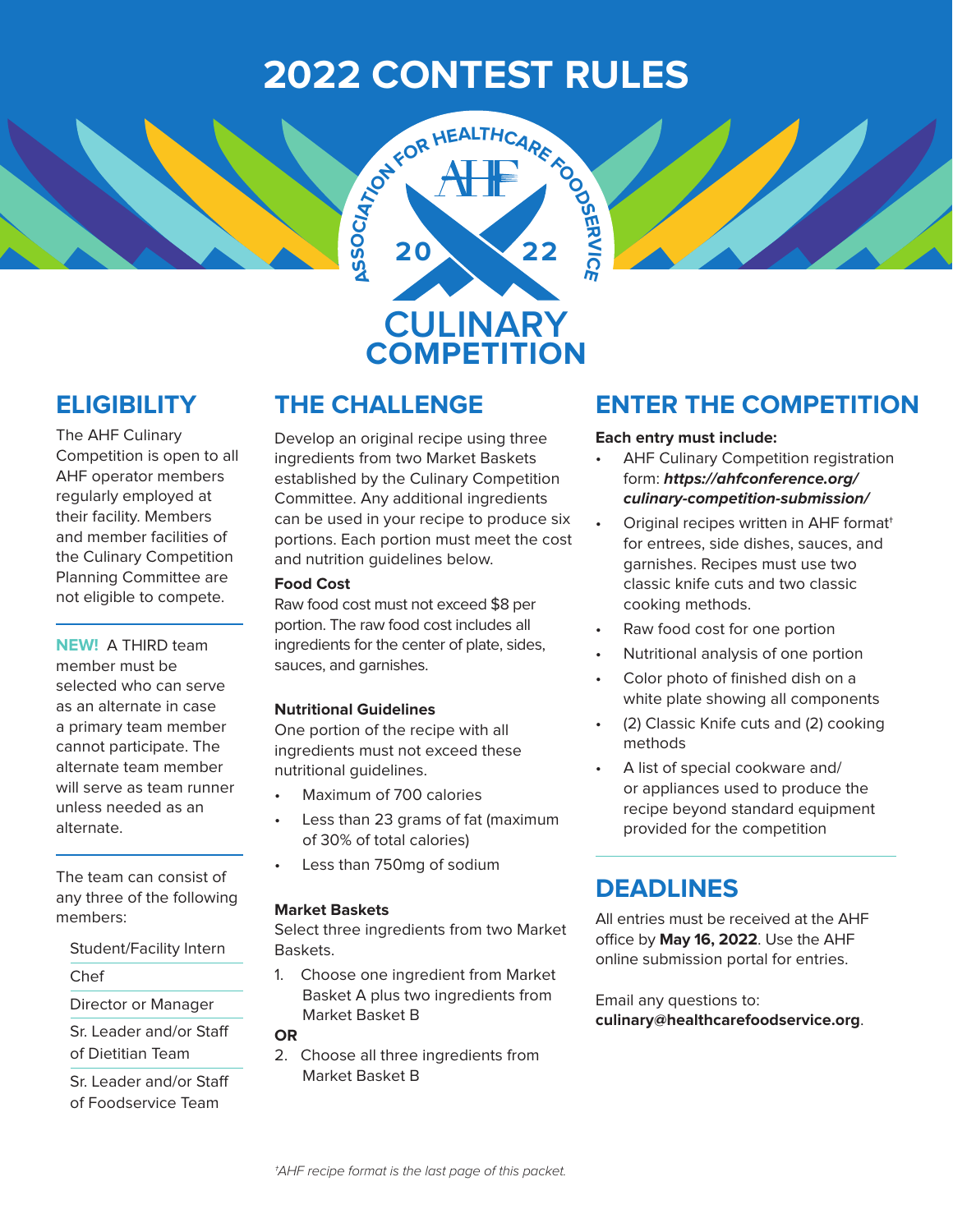

### **FINALISTS SELECTION**

All entries are evaluated anonymously by the Culinary Competition Committee and five finalists are selected to compete at the AHF Conference Culinary Competition.

Finalists are selected based on the entry criteria listed above and:

- Originality and innovation
- Applicability in healthcare foodservice use
- Appealing use of color and texture
- Overall plate presentation

*If chosen as a finalist, only one team per facility will be selected to compete.*

**NEW!** If you are one of the five finalist teams selected, you will be asked to submit a short video. The video must follow the guidelines:

- Maximum video length of 60 seconds
- Should be filmed individually using a 4K Camera - most smartphones record in 4K, iPhone, Android, Google Pixel
- Horizontal orientation

#### **Our recommendation is to follow:**

- First 10 seconds, introduction of team members and name of your dish
- 20 seconds overview of mise en place and market basket, techniques used, overall inspiration

*Strongly Recommend:* Using a tripod or stabilizer to get the best quality video. Prior to recording check your lighting as well.

#### **Each finalist and team alternate receives the following:**

- Complimentary conference registration. One travel scholarship up to \$600
- for expenses including air fare (original flight and taxes/fees only) or mileage based on IRS rates, ground transportation, and conference hotel room and tax.
- Finalists cannot combine other scholarships and are limited to one.

Finalists will be selected by early June and must register for the conference as soon as possible. The Culinary Competition will be held on Wednesday, August 10, 2022 during the 2022 AHF Annual Conference at the Westin Kierland Resort & Spa in Scottsdale, Arizona.

*\*Program rules subject to change based on capacity and public health restrictions.*

## **CULINARY COMPETITION RULES**

#### **COMPETITION INGREDIENTS**

- All Market Basket ingredients will be provided by AHF. Teams will need to shop locally and provide their own additional ingredients.
- Only the additional ingredients approved in the finalist's original entry submission can be used.
- Finalist teams will be assigned a mandatory Mystery Ingredient at the pre-competition briefing. The Mystery Ingredient must be incorporated into their dish. Judges will score 5 points for originality and creative uses of the Mystery Ingredient.
- Each team is allowed time to gather their Market Basket ingredients and Mystery Ingredient following the precompetition briefing.

#### **COMPETITION EQUIPMENT**

- AHF provides two (2) induction burners per finalist team and assorted smallwares. A comprehensive equipment list will be provided to each finalist team.
- Teams may use additional cookware, kitchen tools and appliances (power maximum is 120V) to prepare their recipe. Additional equipment must be submitted with the initial entry. Additional equipment will be reviewed and approved or denied by the Culinary Competition Committee
- Only the additional equipment approved in the finalist's original entry submission can be used.
- No major heat sources will be allowed.
- Additional equipment must be provided by finalists and will be their sole responsibility. AHF will not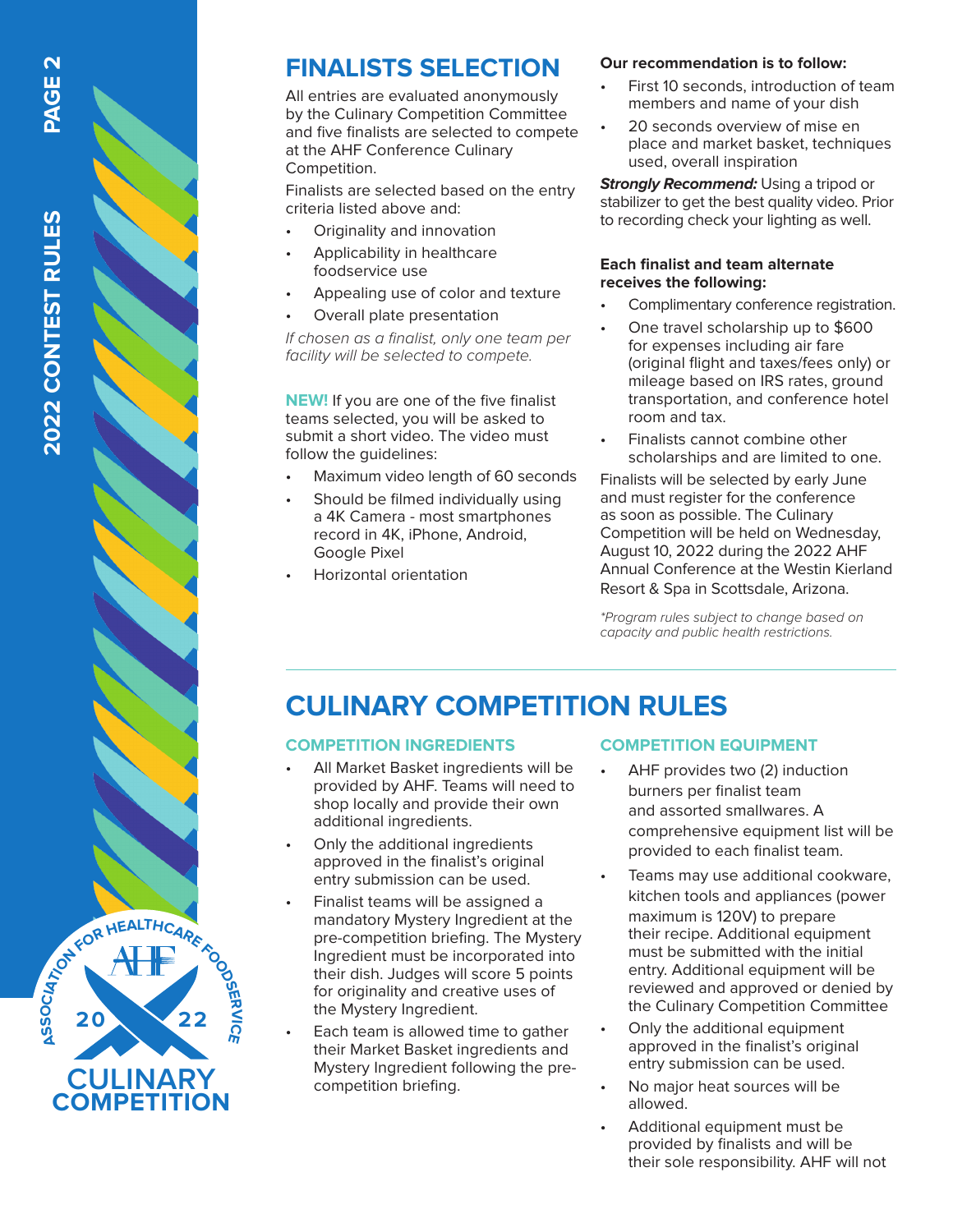be held responsible for providing, damage to/of and loss of any equipment or materials.

#### **COMPETITION PRE-WORK**

- Finalist teams must submit a bio for each contestant in less than 150 words. Please summarize career highlights leading to the culinary competition event.
- Finalist teams must submit a hiresolution team photo (JPEG/300 DPI format). Photos must be portrait/ vertical format and have a neutral background. Contestants must wear a chef coat or lab coat and photos must show most of the body (minimum knee up).
- All finalists must attend a mandatory briefing held before the competition. Start times for each team will be determined via a draw of numbers during the briefing.

#### **THE COMPETITION**

- A face mask may be required, and teams must abide by social distancing rules.
- Finalists must wear a chef hat provided by AHF and professional chef coat /lab coat. Black or black/white checkered pants and foodservice safety shoes are

required and must be provided by the finalists. Athletic shoes are not allowed.

- Each team's alternate will be the team runner and may help with limited sanitation chores to be defined prior to the competition. The alternate must not handle any ingredients or equipment.
- Finalist teams will have 75 minutes to complete and create plates for the judging panel and display.
- AHF will provide plates that must be used for the finished product presentation.
- Finished plates will not be presented to judges until the team's 75 minutes have expired. If plates are not complete at the end of time, they will be presented to judges "as is" for scoring.
- Team runners may help deliver plates to the judges. No other assistance is allowed.
- All teams must clean their workstations. AHF will plan for access to a sanitation area and materials.
- Upon completion, each team will meet for a briefing with the judges panel.

### **JUDGING**

The judging panel will comprise up to 5 industry experts and may include last year's gold medal winner. There is a 100 point scoring scale as follows:

#### ORGANIZATION: *Maximum of 15 points*

Cleanliness, organization / work flow, sanitation / HACCP, time management, general preparation management and team work

S*anitation in this setting is just as important as it is in our operations. Sanitation will be carefully watched.*

#### CULINARY SKILLS: *Maximum of 35 points*

Knife skills, cooking techniques, proper use of equipment, recipe compliance and proper food handling

#### TASTE & PRESENTATION: *Maximum of 45 points*

Originality / ingredient compatibility / use of color, consistent portion size / plating technique / garnishing, product doneness / texture, taste / seasoning and overall appeal

### MYSTERY INGREDIENT:

#### *Maximum of 5 points*

Originality and creative use of mystery item

NEW! **Teams will be given feedback from the judges after the competition. The feedback will be shared in private and all teams must participate. The decisions of the judges are final.**

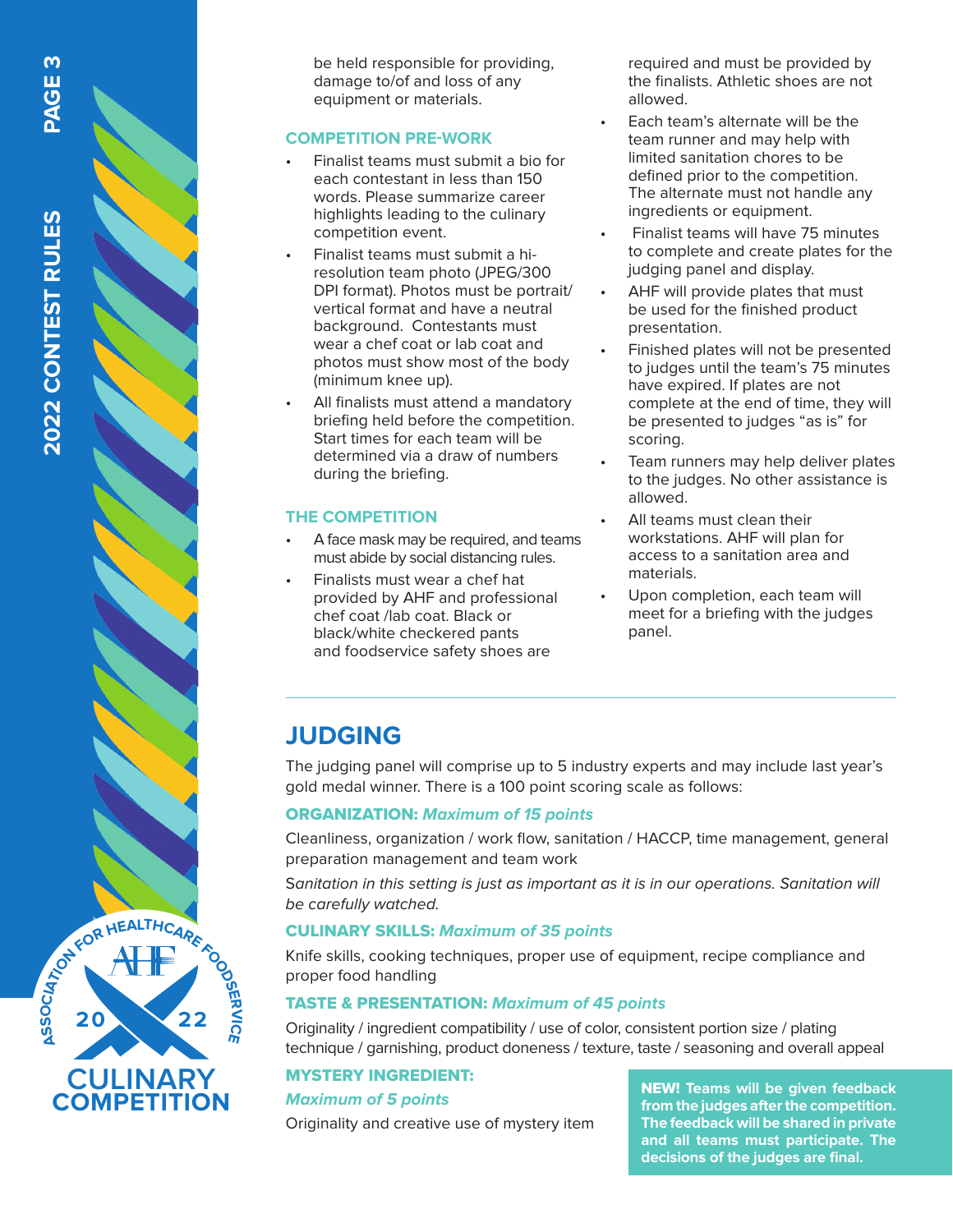### **PRIZES**

First, second and third place AHF prizes will be awarded based on total points:

**FIRST PLACE:** Engraved Plates and AHF Culinary Competition Gold Medals; choice of Gift Card or Chef Knife

**SECOND PLACE:** AHF Culinary Competition Silver Medals; (2) \$200 Gift Card

**THIRD PLACE:** AHF Culinary Competition Bronze Medals; (2) \$100 Gift Card

Medals will be presented during the conference. All winners will be announced on the AHF website, through press releases and featured in *S.O. Connected.*

### **2022 MARKET BASKET A**

#### **Choice of Protein (***Optional\****):**

- **Trout**
- Lamb, rack/loin
- Paneer

### **2022 MARKET BASKET B**

#### **Choose From:**

- Okra, fresh
- Blackeyed peas, canned/dry
- Summer squash, green or yellow
- Tomato, plum, fresh
- Tomatillo, fresh
- Green beans, fresh
- Hominy, canned
- Guajillo or Chipotle, dry
- Cactus, fresh

**+ 1 Mystery ingredient -** *To be revealed at the pre-competition orientation on Tueday, August 9th.*

*\*If you choose a protein, select 2 items from Basket B. If you do not choose a protein, select 3 items from Basket B.*

### **OTHER**

All recipes entered for the Culinary Competition become the property of AHF. By entering, contestants grant permission to AHF and the Culinary Competition sponsors to publish and/or use in any way the materials submitted, including the recipes, names, and photos of the competitors.

Permission to use copyrighted materials, symbols, etc. must be verified with a copy of the permission from the copyright owner.

AHF, the Culinary Competition nor sponsors shall be liable or responsible for personal, healthcare institution or company equipment that is lost, stolen, or broken.

In the event of a power loss, the team will be given a set designated time to complete their work. A member of the committee will keep time to ensure lost time is compensated.

**PAGE 4**

**CULINARY COMPETITION 20 22 C<sup>I</sup>AT<sup>I</sup>O<sup>N</sup> <sup>F</sup>O<sup>R</sup> <sup>H</sup>EALTHCAR<sup>E</sup> <sup>F</sup>OODS<sup>E</sup> RV CI E**